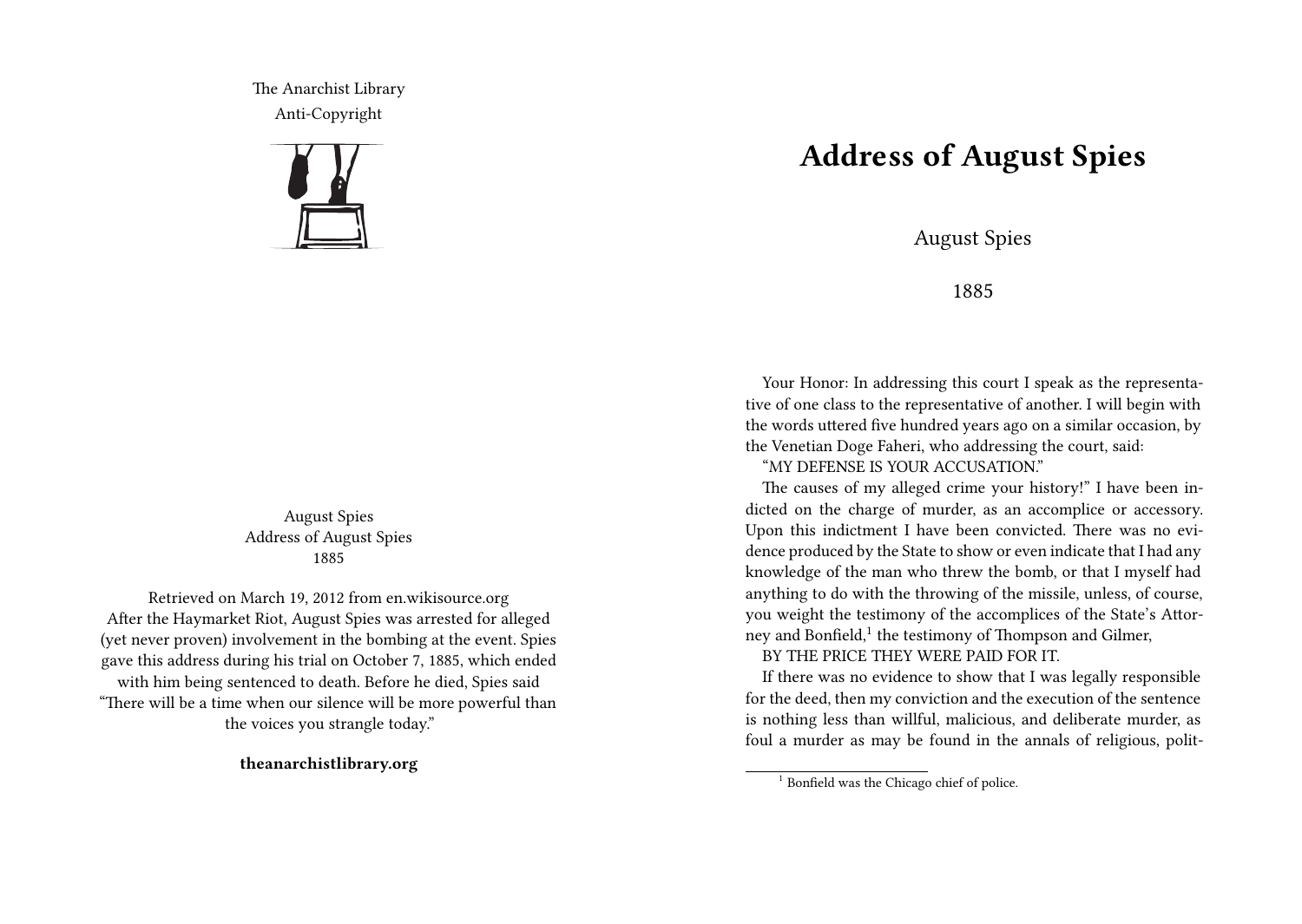ical, or any other sort of persecution. There have been many judicial murders committed where the representatives of the State were acting in good faith, believing their victims to be guilty of the charge accused of. In this case the representatives of the state cannot shield themselves with a similar excuse. For they themselves have fabricated most of the testimony which was used as a pretense to convict us; to convict us by a jury picked out to convict! Before this court, and before the public, which is supposed to be the State, I charge the State's Attorney and Bonfield with the heinous

# CONSPIRACY TO COMMIT MURDER.

I will state a little incident which may throw light upon this charge. On the evening on which the Praetorian Guards of the Citizen's Association, the Bankers' Association, the Association of the Board of Trade men, and the railroad princes, attacked the meeting of workingmen on the Haymarket, with murderous intent—on that evening, about 8 o'clock, I met a young man, Legner by name, who is a member of the Aurora Turn-Verein. He accompanied me, and never left me on that evening until I jumped from the wagon, a few seconds before the explosion occurred. He knew that I had not seen Schwab on that evening. He knew that I had no such conversation with anybody as Mr. Marshal Field's protege, Thompson, testified to. He knew that I did not jump from the wagon to strike the match and hand it to the man who threw the bomb. He is not a Socialist. Why did we not bring him on the stand? Because the honorable representatives of the State, Grinnell $^2$  and Bonfield,

## SPIRITED HIM AWAY.

These honorable gentlemen knew everything about Legner. They knew that his testimony would prove the perjury of Thompson and Gilmer beyond any reasonable doubt. Legner's name was on the list of witnesses for the State. He was not called, however, for obvious reasons. Aye, he stated to a number of friends that he had been offered \$500 if he would leave the city, and threatened

<sup>2</sup> Grinnell was the State's Attorney and prosecutor.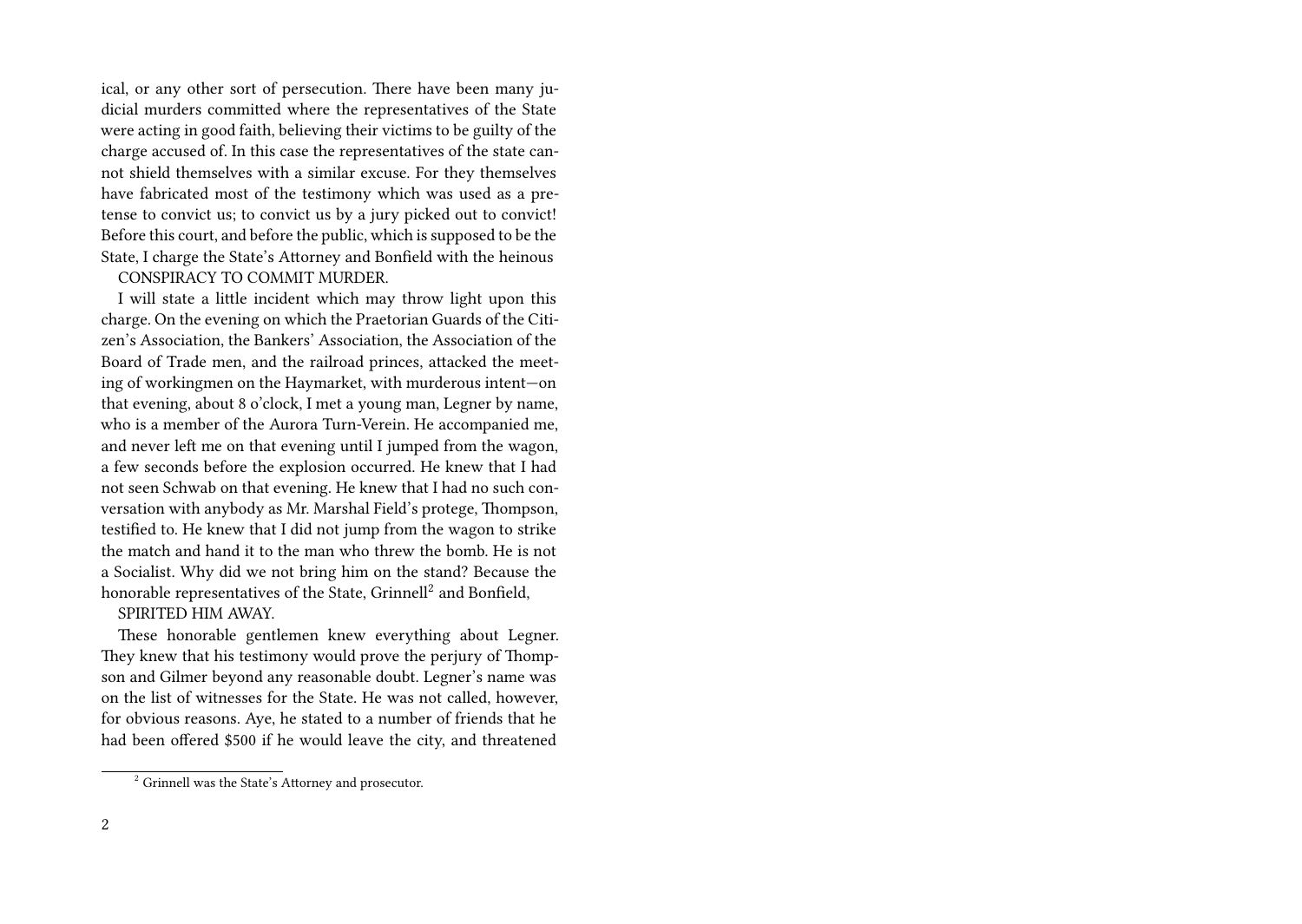with direful things if he remained here and appeared as a witness for the defense. He replied that he could neither be bought nor bulldozed to serve such a damnable and dastardly plot. When we wanted Legner, he could not be found; Mr. Grinnell said—

AND MR. GRINNELL IS AN HONORABLE MAN!<sup>3</sup>

that he had himself been searching for the young man, but had not been able to find him. About three weeks later I learned that the very same young man had been kidnapped and taken to Buffalo, N.Y. by two of the illustrious guardians of "Law and Order," two Chicago detectives. Let Mr. Grinnell, let the Citizens' Association, his employer, let them answer for this! And let the public sit in judgment upon the would—be assassins.

No, I repeat, the prosecution has not established our legal guilt. Notwithstanding the purchased and perjured testimony of some, and notwithstanding the originality (sarcastically) of the proceedings of this trial. And as long as this has not been done, and you pronounce upon us the sentence of

AN APPOINTED VIGILANCE COMMITTEE,

acting as a jury, I say, you, the alleged representatives and high priests of "Law and Order," are the real and only law breakers,

AND IN THIS CASE OF THE EXTENT OF MURDER.

It is well that the people know this. And when I speak of the people I don't mean the few co-conspirators of Grinnell, the noble patricians who thrive upon the misery of the multitudes. These drones may constitute the State, they may control the State, they may have their Grinnells, their Bonfields, their hirelings! No, when I speak of the people I speak of the great mass of human bees, the working people, who unfortunately are not yet conscious of the rascalities that are perpetrated in the "name of the people,"—in their name.

The contemplated murder of eight men, whose only crime is that they have

<sup>3</sup> This is paraphrased from Shakespeare's *Julius Caesar*.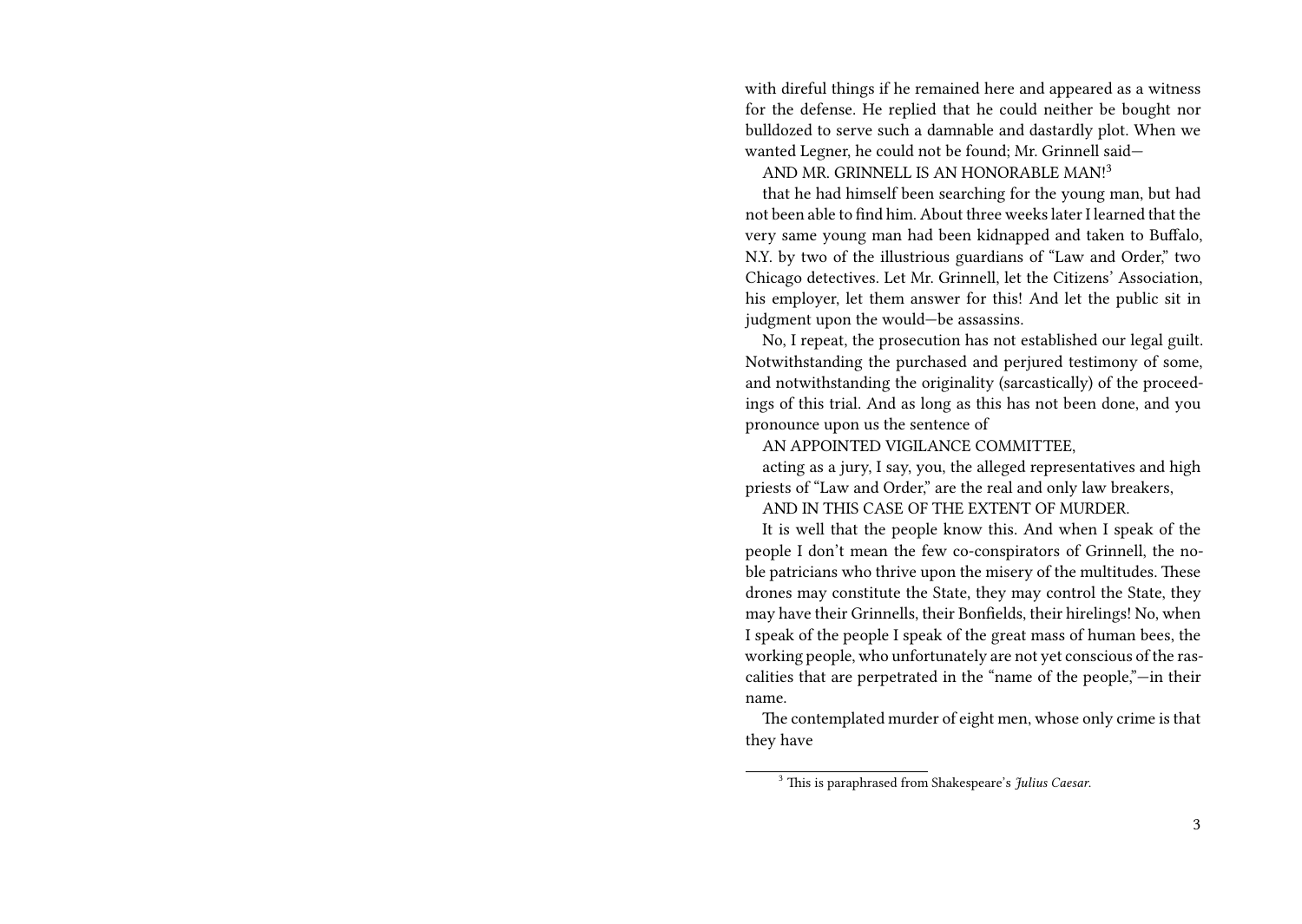#### DARED TO SPEAK THE TRUTH,

may open the eyes of these suffering millions; may wake them up. Indeed, I have noticed that our conviction has worked miracles in this direction already. The class that clamors for our lives, the good, devout Christians, have attempted in every way, through their newspapers and otherwise, to conceal the true and only issue in this case. By simply designating the defendants as "Anarchists," and picturing them as a newly discovered tribe or species of cannibals, and by inventing shocking and horrifying stories of dark conspiracies said to be planned by them—these good Christians zealously sought to keep the naked fact from the working people and other righteous parties, namely: That on the evening of May 4, 200 armed men, under the command of a notorious ruffian,

ATTACKED A MEETING OF PEACEABLE CITIZENS.

With what intention? With the intention of murdering them, or as many of them as they could. I refer to the testimony given by two of our witnesses. The wage-workers of this city began to object to being fleeced too much—they began to say some very true things, but they were highly disagreeable to their patrician class; they put forth—well, some very modest demands. They thought eight hours hard toil a day for scarcely two hours' pay was enough.

THIS LAWLESS RABBLE HAD TO BE SILENCED!

The only way to silence them was to frighten them, and murder those whom they looked up to as their "leaders." Yes, these foreign dogs had to be taught a lesson, so that they might never again interfere with the high-handed exploitation of their benevolent and Christian masters. Bonfield, the man who would bring a blush of shame to the managers of the Bartholomew night—Bonfield, the illustrious gentleman with a visage that would have done excellent service to Doré in portraying Dante's fiends of hell—Bonfield was the man best fitted to consummate the

CONSPIRACY OF THE CITIZENS' ASSOCIATION,

of our patricians. If I had thrown that bomb, or had caused it to be thrown, or had known of it, I would not hesitate a moment to state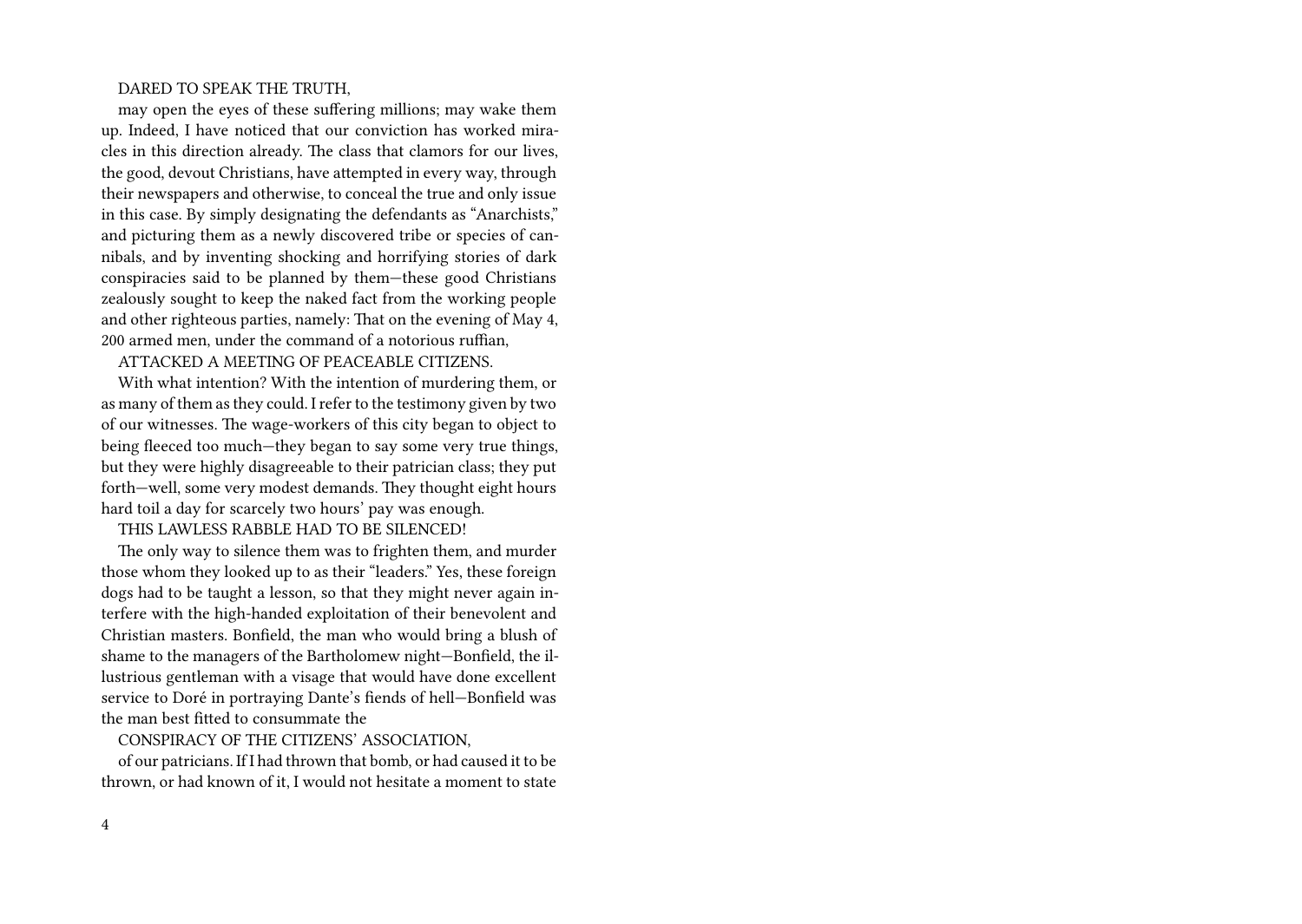GUARDS FOR THEIR FUTURE SAFETY." This is a quotation from the "Declaration of Independence." Have we broken any laws by showing to the people how these abuses, that have occurred for the last twenty years, are invariably pursuing one object, viz: to establish an oligarchy in this country as strong and powerful and monstrous as never before has existed in any country? I can well understand why that man Grinnell did not urge upon the grand jury to charge us with treason. I can well understand it. You cannot try and convict a man for treason

# WHO HAS UPHELD THE CONSTITUTION

against those who try to trample it under their feet. It would not have been as easy a job to do that, Mr. Grinnell, as to charge "these men" with murder.

Now, these are my ideas. They constitute a part of myself. I cannot divest myself of the, nor would I, if I could. And if you think that you can crush out these ideas that are gaining ground more and more every day, if you think you can crush them out by sending us to the gallows—if you would once more have a people suffer the penalty of death because they dared to tell the truth—and I defy you to show us where we have told a lie—I say, if death is the penalty for proclaiming truth, then I will proudly and defiantly pay the costly price! *Truth crucified in Socrates, in Christ, in Giordano Bruno, in Huss, Galileo still lives—they and others whose number is legion have preceded us on this path. We are ready to follow!*

so. It is true a number of lives were lost—many were wounded. But hundreds of lives were saved! But for that bomb, there would have been a hundred widows and hundreds of orphans where now there are few. These facts have been carefully suppressed, and we were accused and convicted of conspiracy by the real conspirators and their agents. This, your honor, is one reason why sentence should not be passed by a court of justice—if that name has any significance at all.

"But," says the State, "you have published articles on the manufacture of dynamite and bombs." Show me a daily paper in this city that has not published similar articles! I remember very distinctly a long article in the Chicago Tribune of February 23, 1885. The paper contained a description and drawings of different kinds of infernal machines and bombs. I remember this one especially, because I bought the paper on a railroad train, and had ample time to read it. But since that time the Times has often published similar articles on the subject, and some of the dynamite articles found in the Arbeiter-Zeitung were translated articles from the Times, written by Generals Molineux and Fitzjohn Porter, in which the use of dynamite bombs

#### AGAINST STRIKING WORKMEN

is advocated as the most effective weapon against them. May I learn why the editors of these papers have not been indicted and convicted for murder? Is it because they have advocated the use of this destructive agent only against the common rabble? I seek information. Why was Mr. Stone of the News not made a defendant in this case? In his possession was found a bomb. Besides that Mr. Stone published an article in January which gave full information regarding the manufacture of bombs. Upon this information any man could prepare a bomb ready for use at the expense of

# NOT MORE THAN TEN CENTS.

The News probably has ten times the circulation of the Arbeiter-Zeitung. Is it not likely that the bomb used on May  $4<sup>th</sup>$  was one made after the News' pattern? As long as these men are not charged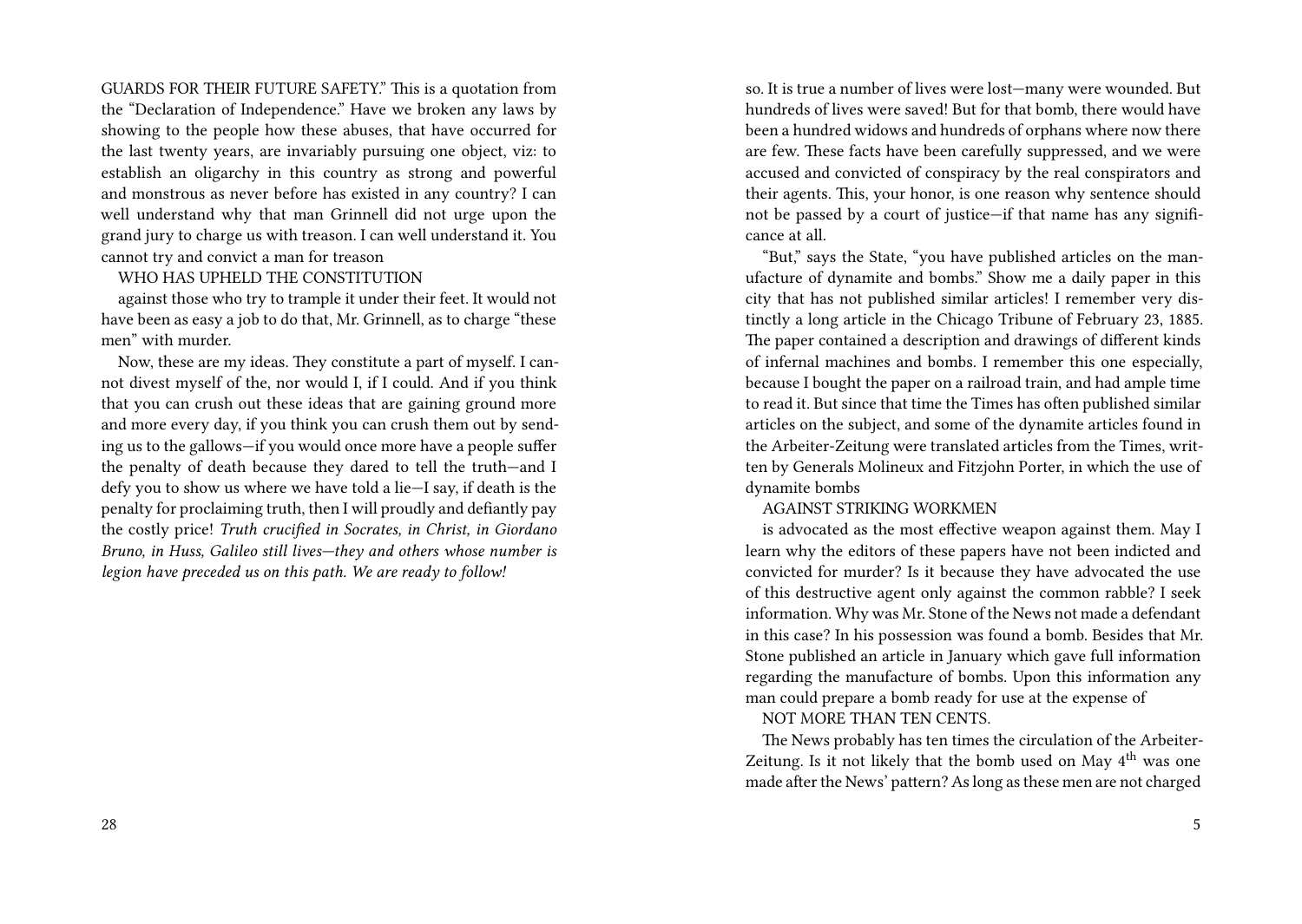with murder and convicted. I insist, your honor, that such discrimination in favor of capital is incompatible with justice, and sentence should therefore not be passed.

Grinnell's main argument against the defendants was "they were foreigners. They are not citizens." I cannot speak for others. I will only speak for myself. I have been a resident of the State fully as long as Grinnell, and probably have been as good a citizen—at least, I should not wish to be compared with him.

Grinnell has incessantly appealed to the patriotism of the jury. To that I reply in the language of Johnson, the English literateur, "patriotism is the

LAST RESORT OF A SCOUNDREL."

My efforts in behalf of the disinherited and disfranchised millions, my agitation in this direction, the popularization of economic teachings—in short, the education of the wage-workers, is declared "a conspiracy against society." The word "society" is here wisely substituted for "the state" as represented by the patricians of today. It has always been the opinion of the ruling classes that

THE PEOPLE MUST BE KEPT IN IGNORANCE,

for they lose their servility, their modesty and their obedience to the powers that be, a their intelligence increases. The education of a black slave a quarter of a century ago was a criminal offense. Why? Because the intelligent slave would throw off his shackles at whatever cost. Why is the education of the working people of today looked upon by a certain class as an offense against the State? For the same reason! The State, however, wisely avoided this point in the prosecution of this case. From their testimony one is forced to conclude that we had, in our speeches and publications, preached nothing else but destruction and dynamite.The court has this morning stated that there is no ease in history like this. I have noticed, during this trial, that the gentlemen of the legal profession are not well versed in history. In all historical cases of this kind truth had to be perverted by the priests of the established power that was nearing its end.

6

I am not. But if I disobey a bad law, and am brought before a bad judge, I undoubtedly would be convicted.

In regard to a report in the Arbeiter-Zeitung, also read this morning, the report of the Board of Trade demonstration, I would say and this is the only defense, the only word I have to say in my own defense, is, that I did not know of that article until I saw it in the paper, and the man who wrote it, wrote it rather as a reply to some slurs in the morning papers. He was discharged. The language used in that article would never have been tolerated if I had seen it.

Now, if we cannot be directly implicated with this affair, connected with the throwing of the bomb, where is the law that says, "that these men shall be picked out to suffer? Show me that law if you have it! If the position of the court is correct, then half of this city—half of the population of this city—ought to be hanged, because they are responsible the same as we are for that act on May 4<sup>th</sup>. And if not half of the population of Chicago is hanged, then show me the law that says, "Eight men shall be picked out and hanged as scapegoats!" You have no good law. Your decision, your verdict, our conviction is nothing but an arbitrary will of this lawless court. It is true there is no precedent in jurisprudence in this case! It is true we have called upon the people to arm themselves. It is true that we have told them time and again that the great day of change was coming. It was not our desire to have bloodshed. We are not beasts. We would not be socialists if we were beasts. It is because of our sensitiveness that we have gone into this movement for the emancipation of the oppressed and suffering. It is true we have called upon the people to arm and

PREPARE FOR THE STORMY TIMES BEFORE US.

This seems to be the ground upon which the verdict is to be sustained. "BUT WHEN A LONG TRAIN OF ABUSES AND USURPATIONS PURSUING INVARIABLY THE SAME OBJECT EVINCES A DESIGN TO REDUCE THE PEOPLE UNDER AB-SOLUTE DESPOTISM, IT IS THEIR RIGHT, IT IS THEIR DUTY, TO THROW OFF SUCH GOVERNMENT AND PROVIDE NEW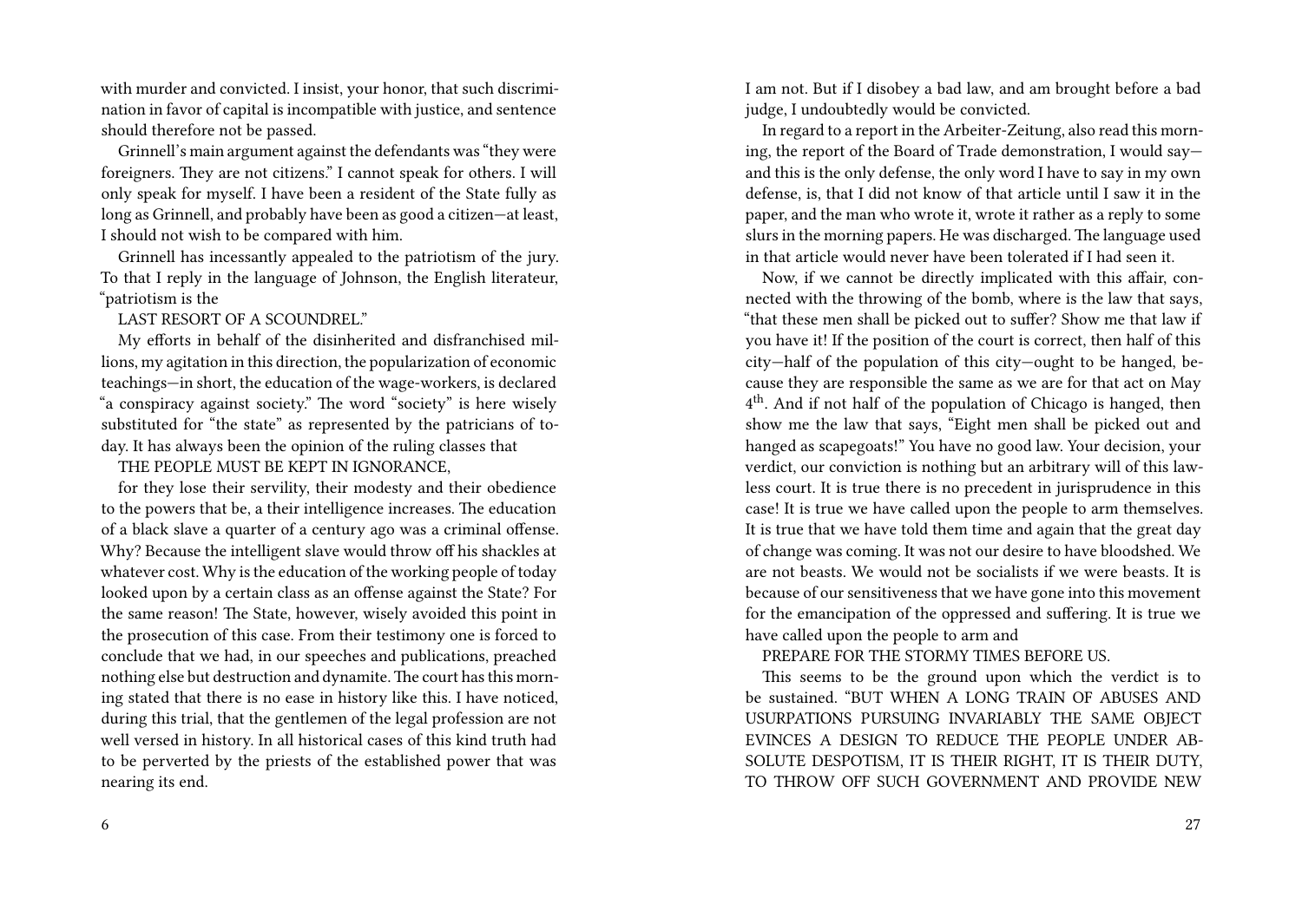polls in accordance with the above directions, and don't stop for a little blood. That which make the solid South will make a solid North."

What does your honor say to these utterances of a "law and order" organ—a Republican organ? How does the Arbeiter-Zeitung compare with this?

The book of Johann Most, which was introduced in court, I have never read, and I admit that passages were read here that are repulsive—that must be repulsive to any person who has a heart. But I call your attention to the fact that these passages have been translated from a publication of Andrieux, the ex-prefect of police, in Paris, by an exponent of your order! Have the representatives of your order ever stopped at the sacrifice of human blood? Never!

It has been charged that we (the eight here) constituted a conspiracy. I would reply to that that my friend Ling I had seen but twice at meetings of the Central Labor Union, where I went as a reporter; had seen him but twice before I was arrested. Never spoke to him. Engle I have not been on speaking terms with for at least a year. And Fischer, my lieutenant, used to go round and

MAKE SPEECHES AGAINST ME.

So much for that.

You honor has said this morning, "we must learn their objects from what they have said and written," and in pursuance thereof the court has read a number of articles.

Now, if I had as much power as the court, and were a law-abiding citizen, I would certainly have the court indicted for some remarks made during this trial. I will say that if I had not been an anarchist at the beginning of this trial I would be one now. I quote the exact language of the court on one occasion. "It does not necessarily follow that all laws are foolish and bad because a good many of them are so." That is treason, sir! if we are to believe the court and the State's Attorney. But, aside from that, I cannot see how we shall distinguish the good from the bad laws. Am I to judge of that? No;

26

What have we said in our speeches and publications?

We have interpreted to the people their conditions and relations in society. We have explained to them the different social phenomena and the social laws and circumstances under which they occur. We have, by way of scientific investigation, incontrovertibly proved and brought to their knowledge that the

SYSTEM OF WAGES IS THE ROOT

of the present social iniquities—iniquities so monstrous that they cry to Heaven. We have further said that the wage system, as a specific form of social development, would, by the necessity of logic, have to make room for higher forms of civilization; that the wage system must prepared the way and furnish the foundation for a social system of co-operation—that is, Socialism. That whether this or that theory, this or that scheme regarding future arrangements were accepted was not a matter of choice, but one of historical necessity, and that to us the tendency of progress seemed to be Anarchism—that is, a free society of sovereigns in which the liberty and economic equality of all would furnish an unshakable equilibrium as a foundation and condition of natural order.

It is not likely that the honorable Bonfield and Grinnell can conceive of a social order not held intact by the policeman's club and pistol, nor of a free society without prisons, gallows, and State's attorneys. In such a society they probably

FAIL TO FIND A PLACE FOR THEMSELVES.

And this is the reason why Anarchism is such a "pernicious and damnable doctrine?"

Grinnell has intimated to us that Anarchism was on trial. The theory of anarchism belongs to the realm of speculative philosophy. There was not a syllable said about Anarchism at the Haymarket meeting. At that meeting the very popular theme of reducing the hours of toil was discussed. But, "Anarchism is on trial!" foams Mr. Grinnell. If that is the case, your honor, very well; you may sentence me, for I am an Anarchist. I believe with Buckle, with Paine, Jefferson, Emerson, and Spencer, and many other great thinkers of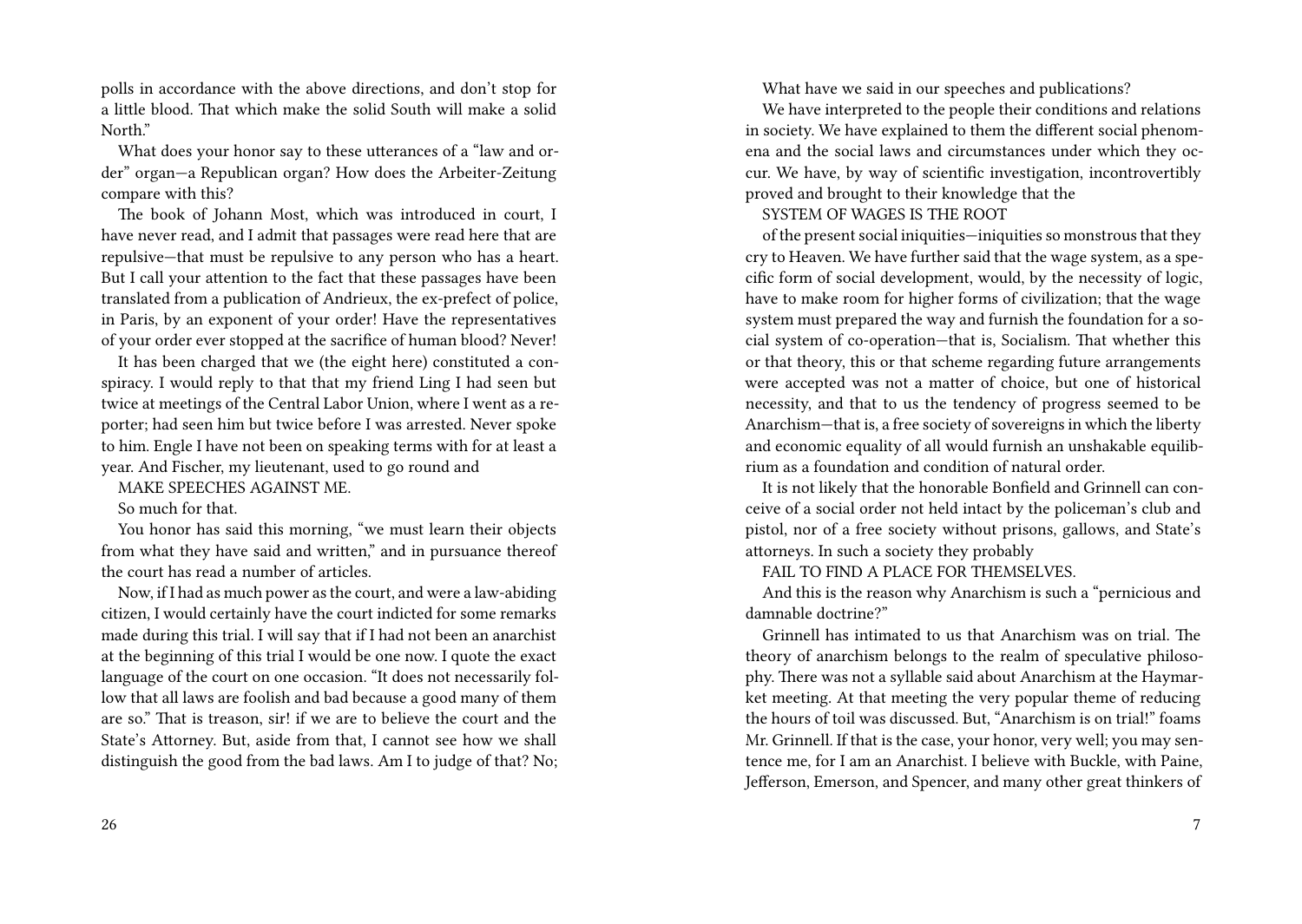this century, that the state of castes and classes—the state where one class dominates over and lives upon the labor of another class, and calls this order—yes; I believe that this barbaric form of social organization, with its legalized plunder and murder, is doomed to die, and make room for a free society, voluntary association, or universal brotherhood, if you like. You may pronounce the sentence upon me, honorable judge, but let the world know that in A.D. 1886, in the State of Illinois, eight men were sentenced to death,

# BECAUSE THEY BELIEVED IN A BETTER FUTURE;

because they had not lost their faith in the ultimate victory of liberty and justice! "You have taught the destruction of society and civilization," says the tool and agent of the Bankers' and Citizens' Association, Grinnell. That man has yet to learn what civilization is. It is the old, old argument against human progress. Read the history of Greece, of Rome; read that of Venice; look over the dark pages of the church, and follow the thorny path of science. "No change! No Change! You would destroy society and civilization!" has been the cry of the ruling classes. They are so comfortably situated under the prevailing system that they naturally abhor and fear even the slightest change. Their privileges are as dear to them as life itself, and every change threatened these privileges. But civilization is a ladder whose steps are monuments of such changes! Without these social changes—all brought about against the will and the force of the ruling classes—there would be no civilization. As to the destruction of society which we have been accused of seeking, sounds this not like one of Aesop's fables—like the cunning of the fox? We, who have jeopardized our lives to save society from the fiend—the fiend who has gripped her by the throat; who sucks her life-blood, who devours her children—we, who would heal her bleeding wounds, who would free her from the fetters you have wrought around her; from the misery you have brought upon her—we her enemies‼

Honorable Judge, the DEMONS OF HELL WILL JOIN IN THE LAUGHTER this irony provokes!

General speaks of when he telegraphed to the Czar after he had massacred half of Warsaw, "Peace reigns in Warsaw."

Anarchism does not mean bloodshed; does not mean robbery, arson, etc. These monstrosities are, on the contrary, the characteristic features of capitalism. Anarchism means peace and tranquillity to all. Anarchism, or socialism, means the reorganization of society upon scientific principles and the abolition of causes which produce vice and crime. Capitalism first produces these social diseases and then seeks to cure them by punishment.

The court has had a great deal to say about the incendiary character of the articles read from the Arbeiter-Zeitung. Let me read to you an editorial which appeared in the Fond du Lac Commonwealth, in October, 1886, a Republican paper. If I am not mistaken the court is Republican, too.

"To arms, Republicans! Work in every town in Wisconsin for men not afraid of firearms, blood or dead bodies, to preserve peace [that is the 'peace' I have been speaking of ] and quiet; avoid a conflict of parties to prevent the administration of public affairs from falling into the hands of such obnoxious men as James G. Jenkins. Every Republican in Wisconsin should go armed to the polls on next election day. The grain-stacks, houses and barns of active Democrats should be burned; their children burned and wives outraged, that they may understand that the Republican party is the one which is bound to rule, and the one which they should vote for, to keep their vile carcasses away from the polls. If they still persist in going to the polls, and persist in voting for Jenkins, meet them on the road, in the bush, on the hill, or anywhere, and shoot every one of these base cowards and agitators. If they are too strong in any locality, and succeed in putting their opposition votes into the ballot box, break open the box and tear in shred their discord-breathing ballots. Burn them. This is the time for effective work. Yellow fever will not catch among Morrison Democrats; so we must use less noisy and more effective means. The agitators must be put down, and whoever opposes us does so at his peril. Republicans, be at the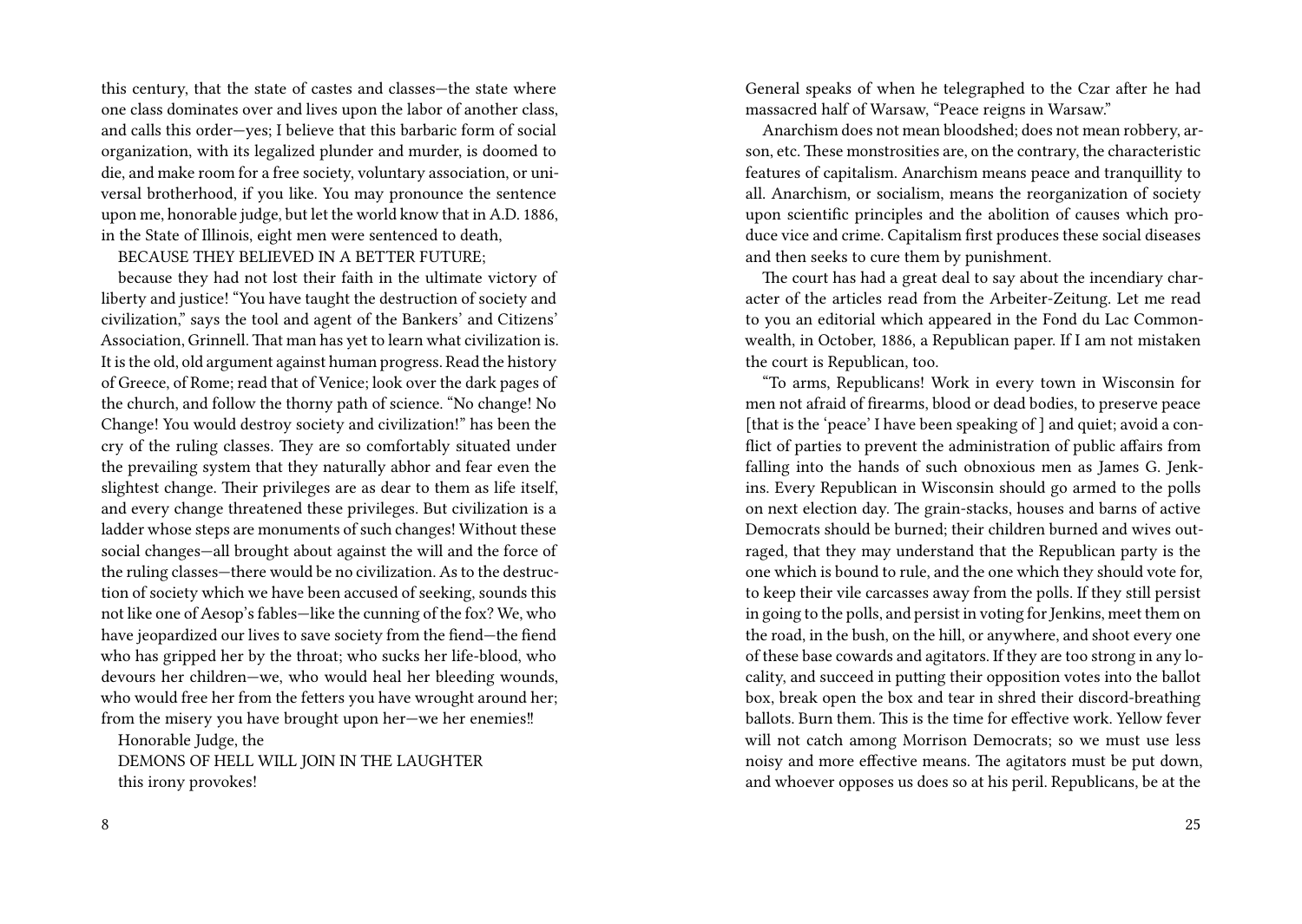tus, which went to their sacred work instinctively, when thus the weaver shuttles will weave by themselves, then we shall

NO LONGER REQUIRE MASTERS AND SLAVES."

Socialism says this time has come, and can you deny it? You say: "Oh, these heathens, what did they know?" True! They knew nothing of political economy: they knew nothing of Christendom. They failed to conceive how nicely these man-emancipating machines could be employed to lengthen the hours of toil and to intensify the burdens of the slaves. These heathens, yes, they excused the slavery of one on the ground that thereby another would be afforded the opportunity of human development. But to preach the slavery of the masses in order that a few rude and arrogant parvenues might become "eminent manufacturers," "extensive packing-house owners," or "influential shoe-black dealers," to do this they lacked that specific Christian organ.

Socialism teaches that the machines, the means of transportation and communication are the result of the combined efforts of society, past and present, and that they are therefore rightfully the indivisible property of society, just the same as the soil and the mines and all natural gifts should be. this declaration implies that those who have appropriated this wealth wrongfully, though lawfully, shall be expropriated by society. The expropriation of the masses by the monopolists has reached such a degree that the expropriation of the expropriateurs has become an imperative necessity, an act of social self-preservation.

# SOCIETY WILL RECLAIM ITS OWN,

even though you erect a gibbet on every street corner. And Anarchism, this terrible "ism," deduces that under a co-operative organization of society, under economic equality and individual independence, the "State"—the political State—will pass into barbaric antiquity. And we will be where all are free, where there are no longer masters and servants, where intellect stands for brute force, there will no longer be any use for the policemen and militia to preserve the so-called "peace and order"—the order that the Russian

We have preached dynamite. Yes, we have predicted from the lessons history teaches, that the ruling classes of today would no more listen to the voice of reason than their predecessors; that they would attempt by brute force to stay the wheel of progress. Is it a lie, or was it the truth we told? Are not already the large industries of this once free country conducted under the surveillance of the police, the detectives, the military, and the sheriffs—and is this return to militancy not developing from day to day? American sovereigns—think of it—working

# LIKE THE GALLY CONVICTS

under military guards! We have predicted this, and predict that soon these conditions will grow unbearable. What then? The mandate of the feudal lords of our time is slavery, starvation, and death! This has been their programme for the past years. We have said to the toilers, that science has penetrated the mystery of nature—that from Jove's head once more

#### HAS SPRUNG A MINERVA—DYNAMITE!

If this declaration is synonymous with murder, why not charge those with the crime to whom we owe the invention? To charge us with an attempt to overthrow the present system on or about May 4<sup>th</sup> by force, and then establish Anarchy, is too absurd a statement, I think, even for a political office-holder to make. If Grinnell believed that we attempted such a thing, why did he not have Dr. Bluthardt make an inquiry as to our sanity? Only mad men could have planned such a brilliant scheme, and mad people cannot be indicted or convicted of murder. If there had existed anything like a conspiracy or a pre-arrangement, does your honor believe that events would not have taken a different course than they did on that evening and later? This "conspiracy" nonsense is based upon an oration I delivered on the anniversary of Washington's birthday at Grand Rapids, Mich., more than a year and a half ago. I had been invited by the Knights of Labor for that purpose. I dwelt upon the fact that our country was far from being what the great revolutionists of last century had intended it to be. I said that those men if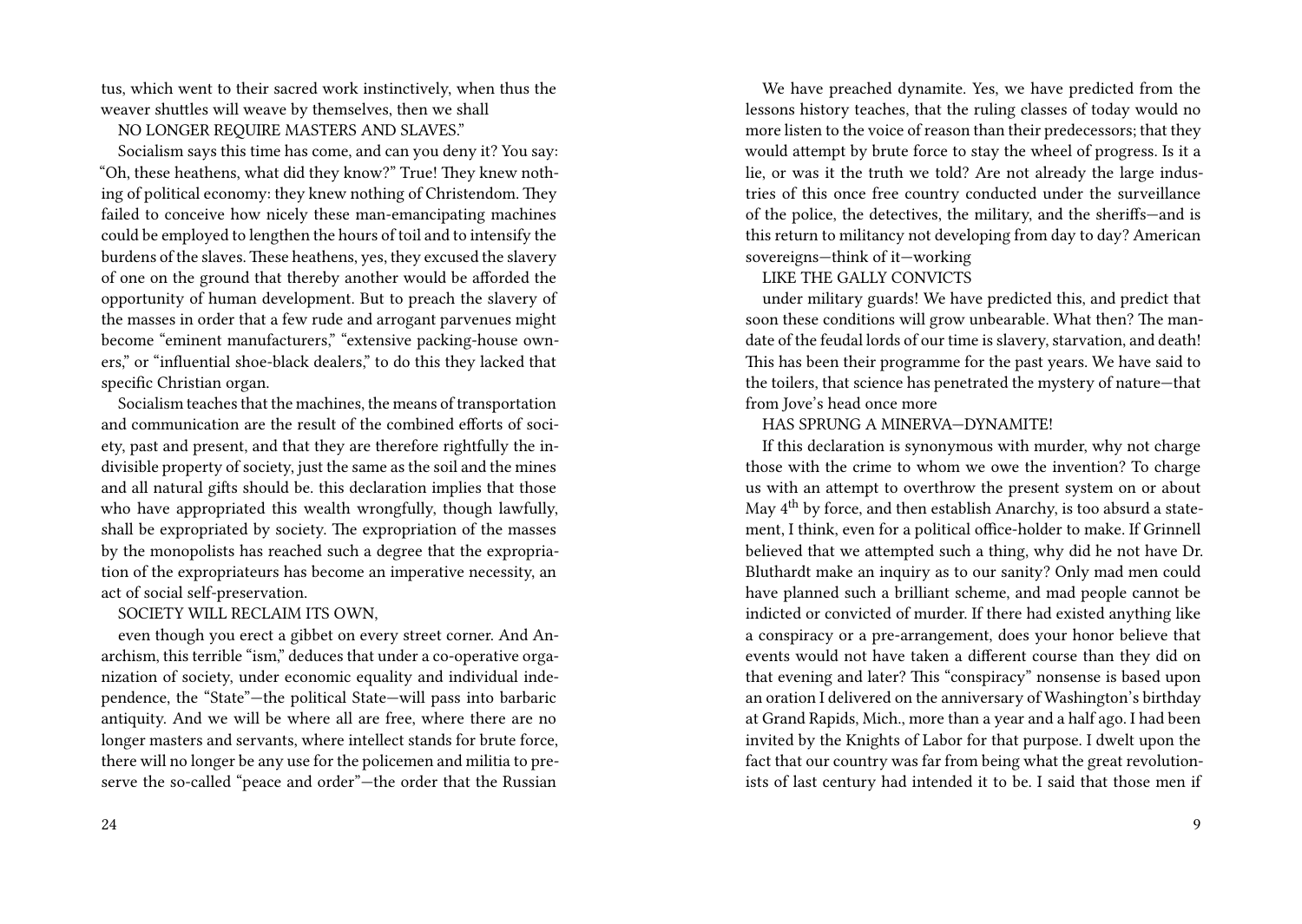they lived today would clean the Augean stables with iron brooms, and that they, too, would undoubtedly be characterized as "wild Socialists." It is not unlikely that I said

# WASHINGTON WOULD HAVE BEEN HANGED

for treason if the revolution had failed. Grinnell made this "sacrilegious remark" his main arrow against me. Why? Because he intended to inveigh the know-nothing spirit against me. Why? But who will deny they correctness of the statement? That I should have compared myself with Washington, is a base lie. But if I had, would that be murder? I may have told that individual who appeared here as a witness that the workingmen should procure arms, as force would in all probability be the ultimate ratio; and that in Chicago there were so and so many armed, but I certainly did not say that we proposed to "inaugurate the social revolution." And let me say here: Revolutions are no more made than earthquakes and cyclones. Revolutions are the effect of certain causes and conditions. I have made social philosophy a specific study for more than ten years, and I could not have given vent to such nonsense! I do believe, however, that the revolution is near at hand—in fact, it is upon us. But is the physician responsible for the death of the patient because he foretold that death? If anyone is to be blamed for the coming revolution it is the ruling class who steadily refused to make concessions as reforms became necessary; who maintain that they can call a halt to progress, and dictate a stand-still to the eternal forces, of which they themselves are but the whimsical creation.

The position generally taken in this case is that we are morally responsible for the police riot on May  $4<sup>th</sup>$ . Four or five years ago I sat in this very court room as a witness. The working men had been trying to obtain redress in a lawful manner. They had voted, and among others, had elected their Aldermanic, candidate from the Fourteenth Ward. But the street car company did not like that man. And two of the three election judges of one precinct, knowing this, took the ballot box to their home and "corrected" the election

graded to machines—used each day for ten or twelve hours as appendages of the lifeless machines! About their individuality you are anxious!'"

Does that sound as though I had at that time, as has been imputed to me, organized a revolution—a so-called social revolution, which was to occur on or about the 1<sup>st</sup> of May to establish anarchy in place of our present "ideal order?" I guess not.

So socialism does not mean the destruction of society. Socialism is a constructive and not a destructive science. While capitalism expropriates the masses for the benefit of the privileged class; while capitalism is that school of economics which teaches how one can live upon the labor (i.e., property) of the other; Socialism teaches how all may possess property, and further teaches that every man must work honestly for his own living, and not be playing the "respectable board of trade man," or any other highly (?) respectable business man or banker, such as appeared here as talesmen in the jurors' box, with the fixed opinion that we ought to be hanged. Indeed, I believe they have that opinion! Socialism, in short, seeks to establish

#### A UNIVERSAL SYSTEM OF CO-OPERATION

and to render accessible to each and every member of the human family the achievements and benefits of civilization, which, under capitalism, are being monopolized by a privileged class and employed, not as they should be, for the common good of all, but for the brutish gratification of an avaricious class. Under capitalism the great inventions of the past, far from being a blessing for mankind, have been turned into a curse! Under Socialism the prophecy of the Greek poet, Antiporas, would be fulfilled, who, at the invention of the first water-mill, exclaimed: "This is the emancipator of male and female slaves"; and likewise the prediction of Aristotle, who said: "When, at some future age, every tool, upon command or by predestination, will perform its work as the artworks of Daedalus did, which moved by themselves, or like the three feet of Hephaes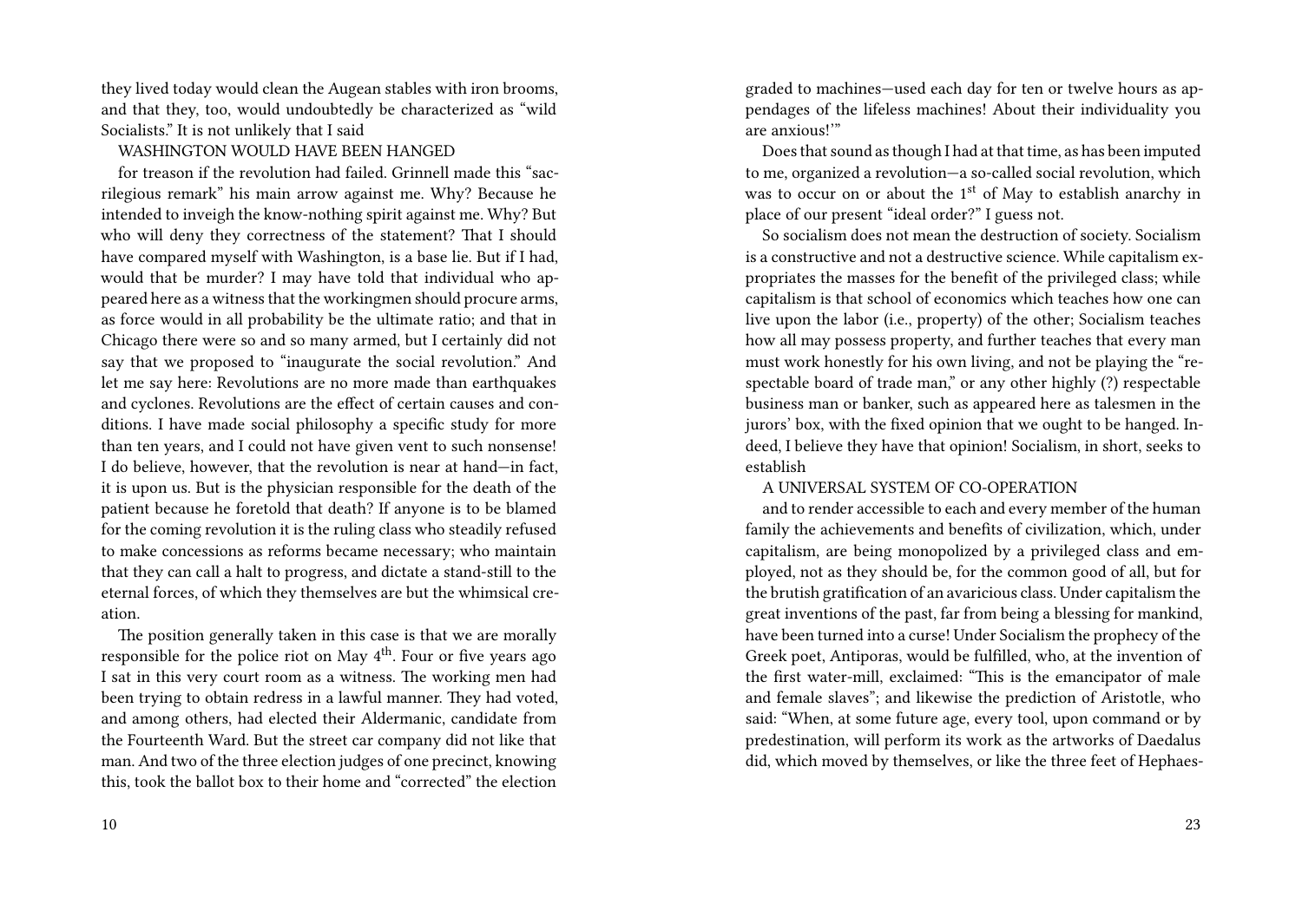"So you are organizing a revolution?"

"It was shortly before my arrest, and I answered: "Such things are hard to organize. A revolution is a sudden upwelling—a convulsion of the fevered masses of society.

"We are preparing society for that, and insist upon it that workingmen should arm themselves and keep ready for the struggle. The better they are armed the easier will the battle be, and the less the bloodshed.

"'What would be the order of things in the new society?'

"'I must declined to answer this question, as it is, till now, a mere matter of speculation. the organization of labor on a co-operative basic offers no difficulties. The large establishments of today might be used as patterns. Those who will have to solve these questions will expediently do it, instead of working according to our prescriptions (if we should make anything of the kind); they will be directed by the circumstances and conditions of the time, and these are beyond our horizon. About this you needn't trouble yourselves.

"'But, friend, don't you think that about a week after the division, the provident will have all, while the spendthrift will have nothing?'

"'The question is out of order,' interfered the Chairman; 'there was not said anything about division.'

"Prof. Wilcox: 'Don't you think the introduction of Socialism will destroy all individuality?'

"'How can anything be destroyed which does not exist? In our times there is no individuality; that only can be developed under Socialism, when mankind will be independent economically. Where do you meet today with real individuality? Look at yourselves, gentlemen! You don't dare to give utterance to any subjective opinion which might not suit the feelings of your bread-givers and customers. You are hypocrites [murmurs and indignation]; every business man is a hypocrite. Everywhere is mockery, servility, lie and fraud. And the laborers! There you feign anxiety about their individuality; about the individuality of a class that has been dereturns, so as to cheat the constituents of the elected candidate of their rightful representative, and give the representation to

THE BENEVOLENT STREET CAR MONOPOLY.

The workingmen spent \$1,500 in the prosecution of the perpetrators of this crime. The proof against them was so overwhelming that they confessed to having falsified the returns and forged the official documents. Judge Gardner, who was presiding in this court, acquitted them, stating that "that act had apparently not been prompted by criminal intent." I will make no comment. But when we approach the field of moral responsibility, it has an immense scope! Every man who has in the past assisted in thwarting the efforts of those seeking reform is responsible for the existence of the revolutionists in this city today! Those, however, who have sought to bring about reforms must be exempted from the responsibility—and to these I belong.

If the verdict is based upon the assumption of moral responsibility, your honor, I give this as a reason why sentence should not be passed.

If the opinion of the court given this morning is good law, then there is no person in this country who could not lawfully be hanged. I vouch that, upon the very laws you have read, there is no person in this courtroom now who could not be "fairly, impartially and lawfully" hanged! Fouché, Napoleon's right bower, once said to his master: "Give me a line that any one man has ever written, and I will bring him to the scaffold." And this court has done essentially the same. Upon that law every person in this country can be indicted for conspiracy, and, as the case may be, for murder. Every member of a trade union, Knight of Labor, or any other labor organization, can than be convicted of conspiracy, and in cases of violence, for which they may not be responsible at all, of murder, as we have been. This precedent once established, and you force the masses who are now agitating in a peaceable way into open rebellion! You thereby shut off the last safety valve—and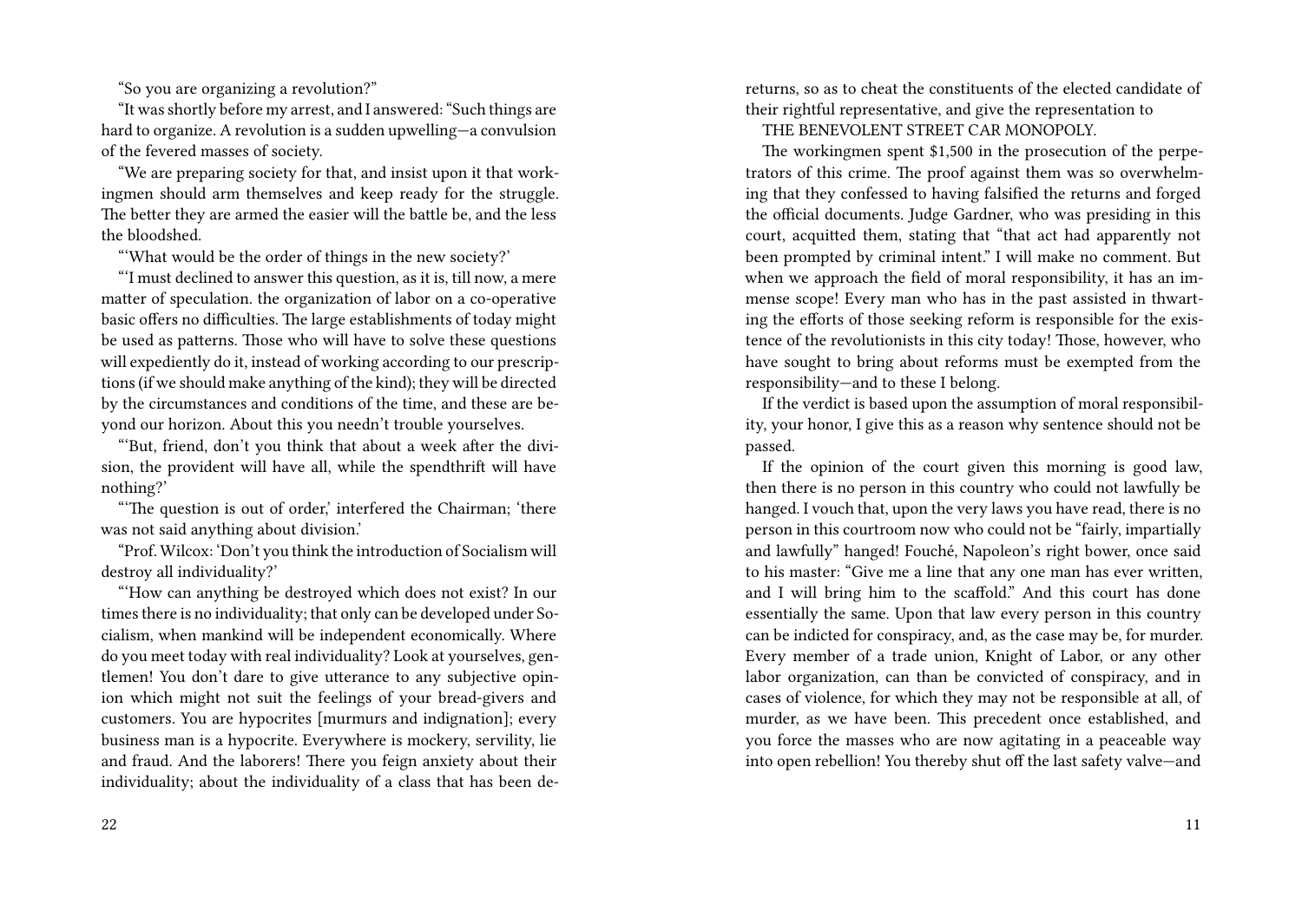the blood which will be shed, the blood of the innocent—it will come upon your heads!

"Seven policemen have died," said Grinnell, suggestively winking at the jury. You want a life for a life, and have convicted an equal number of men, of whom it cannot be truthfully said that they had anything whatsoever to do with the killing of Bonfield's victims. The very same principle of jurisprudence we find among various savage tribes. Injuries among them are equalized, so to speak. The Chinooks and the Arabs, for instance, would demand the life of an enemy for every death that they had suffered at their enemy's hands. They were not particular in regard to the persons, just so long as they had a life for a life. This principle also prevails today among the natives of the Sandwich Islands. If we are to be hanged on this principle than let us know it, and let the world know what a

CIVILIZED AND CHRISTIAN COUNTRY,

it is which the Goulds, the Vanderbilts, the Stanfords, the Fields, Armours, $\rm ^4$  and other local money hamsters have come to the rescue of liberty and justice!

Grinnell has repeatedly stated that our country is an enlightened country, (Sarcastically.) The verdict fully corroborates the assertion! The verdict against us is

THE ANATHEMA OF THE WEALTHY CLASSES

over their despoiled victims—the vast army of wage workers and farmers. If your honor would not have these people believe this; if you would not have them believe that we have once more arrived at the Spartan Senate, the Athenian Areopagus, the Venetian Council of Ten, etc., then sentence should not be pronounced. But, if you think that by hanging us, you can stamp out the labor movement the movement from which the downtrodden millions, the millions who toil and live in want and misery—the wage slaves—except consciously or unconsciously, along the line of least resistance. So does a society as a whole. The path to co-operative labor and distribution is leveled by the concentration of the means of labor under the private capitalistic system. We are already moving right in that track. We cannot retreat even if we would. The force of circumstances drives us on to Socialism.

"'And now, Mr. S., won't you tell us how you are going to carry out the expropriation of the possessing classes?' asked Rev. Dr. Scudder.

"'The answer is in the thing itself. The key is furnished by the storms raging through the industrial life of the present. You see how penuriously the owners of the factories, of the mines, cling to their privileges, and will not yield the breadth of an inch. On the other hand, you see the half-starved proletarians driven to the verge of violence.'

"'So your remedy would be violence?'

"'Remedy? Well, I should like it better if it could be done without violence, but you, gentlemen, and the class you represent, take care that it cannot be accomplished otherwise. Let us suppose that the workingmen of today go to their employers, and say to them: 'Listen! Your administration of affairs don't suit us any more; it leads to disastrous consequences. While one part of us are worked to death, the others, out of employment, are starved to death; little children are ground to death in the factories, while strong, vigorous men remain idle; the masses live in misery while a small class of respectables enjoy luxury and wealth; all this is the result of your maladministration, which will bring misfortune even to yourselves; step down and out now; let us have your property, which is nothing but unpaid labor; we shall take this thing in our hands now; we shall administrate matters satisfactorily, and regulate the institutions of society; voluntarily we shall pay you a life-long pension. Now, do you think the 'bosses' would accept this proposition? You certainly don't believe it. Therefore force will have to decide—or do you know of any other way?'

<sup>&</sup>lt;sup>4</sup> These were the names of various wealthy industrialists during the Gilded Age.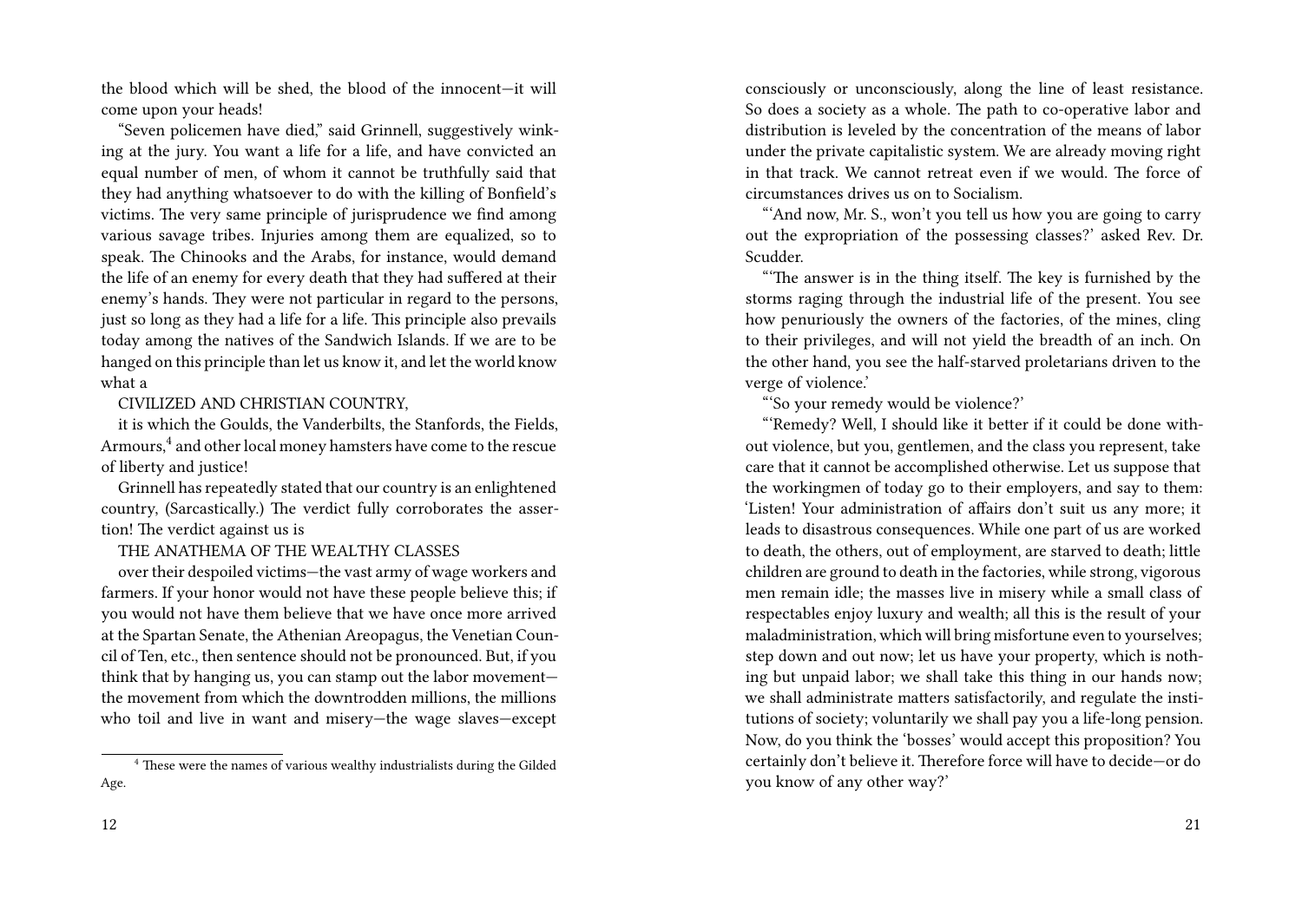which we make upon life; in short co-operative labor for the purpose of continuing life and of enjoying it—this in general outlines, is Socialism. This is not, however, as you might suppose, a mere "beautifully conceived plan," the realization of which would be well worth striving for if it could only be brought about. No; this socialization of the means of production, of the machinery of commerce, of the land and earth, etc., is not only something desirable, but has become an imperative necessity there we always find that the next step was the doing away with that necessity by the supplying of the logical want.

"Our large factories and mines, and the machinery of exchange and transportation, apart from every other consideration, have become too vast for private control. Individuals can no longer monopolize them.

"Everywhere, wherever we cast our eyes, we find forced upon our attention the unnatural and injurious effects of unregulated private production. We see how one man, or a number of men, have not only brought into the embrace of their private ownership a few inventions in technical lines, but have also confiscated for their exclusive advantage all natural powers, such as water, steam, and electricity. Every fresh invention, every discovery belongs to them. The world exists for them only. That they destroy their fellow-beings right and left they little care. That, by their machinery, they even work the bodies of little children into gold pieces they hold to be an especially good work and a genuine Christian act. They murder, as we have said, little children and women by hard labor, while they let strong men go hungry for lack of work.

"People ask themselves how such things are possible, and the answer is that the competitive system is the cause of it. The though of a co-operative, social, rational, and well-regulated system of management irresistibly impresses the observer. The advantages of such a system are of such a convincing kind, so patent to observation—and where could they be any other way out of it? According to physical laws a body always moves itself, salvation—if this is your opinion, then hang us! Here we will tread upon a spark, but there, and there, and behind you and in front of you, and everywhere, flames will blaze up. It is a subterranean fire. you cannot put it out.

## THE GROUND IS ON FIRE

upon which you stand. You can't understand it. You don't believe in magical arts, as your grandfathers did, who burned witches at the stake, but you do believe in conspiracies; you believe that all these occurrences of late are the work of conspirators! You resemble the child that is looking for his picture behind the mirror. What you see, and what you try to grasp is nothing but the deceptive reflex of the stings of your bad conscience. You want to "stamp out the conspirators"—the "agitators?" Ah, stamp out every factory lord who has grown wealthy upon the unpaid labor of his employees. Stamp out every landlord who has amassed fortunes from the rent of overburdened workingmen and farmers. stamp out every machine that is revolutionizing industry and agriculture, that intensifies the production, ruins the producer, that increases the national wealth, while the creator of all these things stands amidst them, tantalized with hunger! Stamp out the railroads, the telegraph, the telephone, steam and yourselves—for

## EVERYTHING BREATHES THE REVOLUTIONARY SPIRIT.

You, gentlemen, are the revolutionists! You rebel against the effects of social conditions which have tossed you, by the fair hand of Fortune, into a magnificent paradise. Without inquiring, you imagine that no one else has a right in that place. You insist that you are the chosen ones, the sole proprietors. The forces that tossed you into the paradise, the industrial forces, are still at work. They are growing more active and intense from day to day. Their tendency is to elevate all mankind to the same level, to have all humanity

#### SHARE IN THE PARADISE YOU NOW MONOPOLIZE.

You, in your blindness, think you can stop the tidal wave of civilization and human emancipation by placing a few policemen, a few gatling guns, and some regiments of militia on the shore—you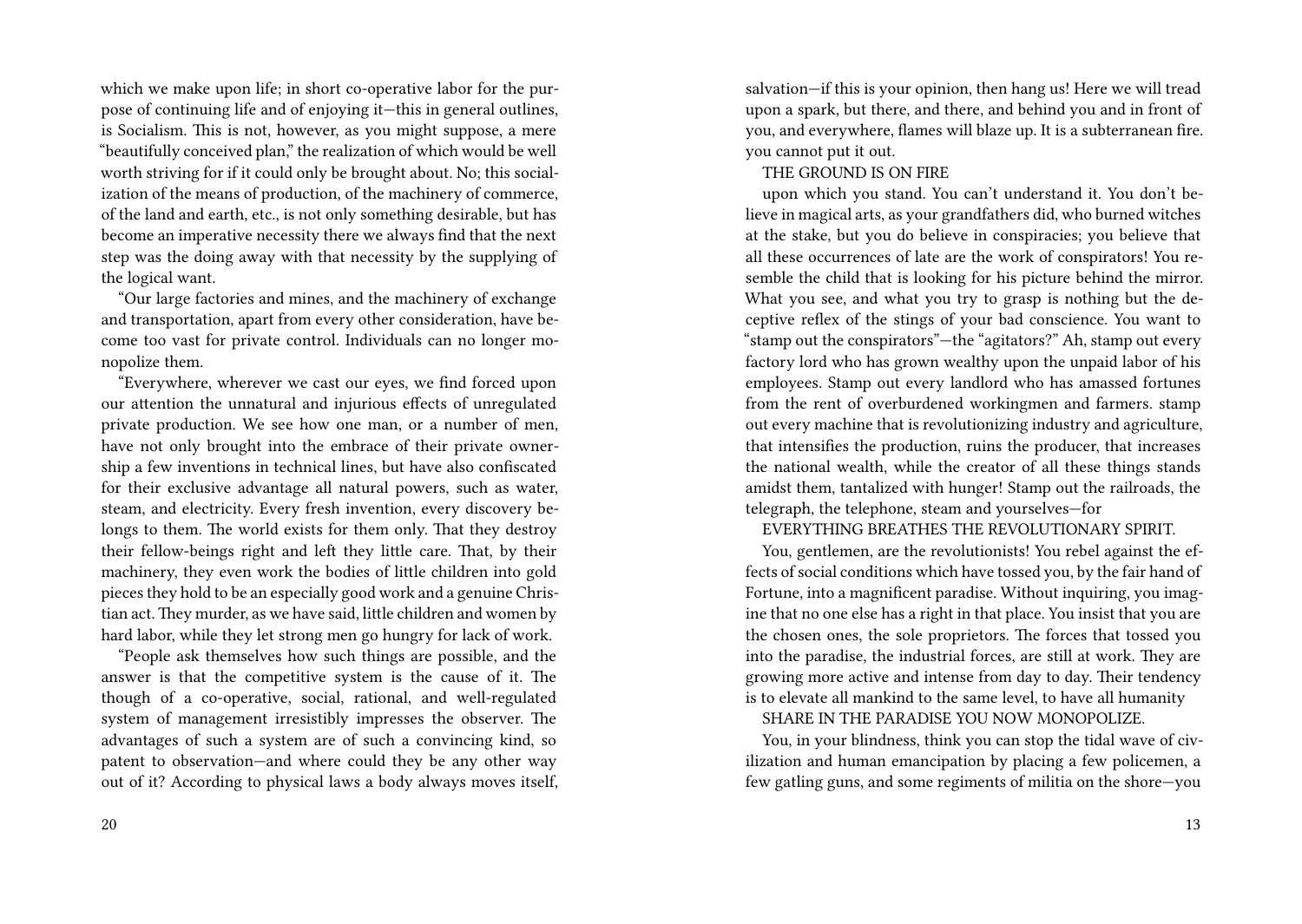think you can frighten the rising waves back into the unfathomable depths, whence they have arisen, by erecting a few gallows in the perspective. You, who oppose the natural course of things, you are the real revolutionists. You and you alone are the conspirators and destructionists!

Said the court yesterday, in referring to the Board of Trade demonstration: "These men started out with the express purpose of sacking the Board of Trade building." While I can't see what sense there would have been in such an undertaking, and while I know that the said demonstration was arranged simply as a means of propaganda against the system that legalizes the respectable business carried on there, I will assume that the three thousand workingmen who marched in that procession really intended to sack the building. In this case they would have differed from the respectable Board of Trade men only in this—that they sought to recover property in an unlawful way, while the others

# SACK THE ENTIRE COUNTRY

lawfully and unlawfully—this being their highly respectable profession. This court of "justice and equity" proclaims the principle that when two persons do the same thing, it is not the same thing. I thank the court for this confession. It contains all that we have taught and which we are to be hanged, in a nut shell! Theft is a respectable profession when practiced by the privileged class. It is a felony when resorted to in self preservation by the other class. Rapine and pillage are the order of a certain class of gentlemen who find this mode of earning a livelihood easier and preferable to honest labor—this is the kind of order we have attempted, and are now trying, and will try as long as we live to do away with. Look upon the economic battle fields! Behold the carnage and plunder of the Christian patricians! Accompany me to the quarters of the wealth-creators in this city. Go with me to the half-starved miners of Hocking Valley. Look at the pariahs in the Monongahela Valley, and many other mining districts in this country, or pass along the railroads of that great and most orderly and law-abiding citizen, laborers, while the old system of distribution was (and is) retained, arose those improper conditions which ails society today.

"The means of production thus came into the hands of an ever decreasing number, while the actual producers, through the introduction of machinery, deprived of the opportunity to toil, and being at the same time disinherited of the bounties of nature, were consigned to pauperism, vagabondage—the so-called crime and prostitution—all these evils which you gentlemen would like to exorcise with your little prayer-book.

"The Socialists award your efforts a jocular rather than a serious attention—[symptoms of uneasiness]—otherwise, pray let us know how much you have accomplished so far by your moral lecturing towards ameliorating the condition of those wretched beings who through bitter want have been driven to crime and desperation? [Here several gentlemen sprang to their feet, exclaiming, 'We have done a great deal in some directions!'] Aye, in some cases you have perhaps given a few alms; but what influence has this, if I may ask, had upon societary conditions, or in affecting any change in the same? Nothing; absolutely nothing. You may as well admit it, gentlemen, for you cannot point me out a single instance.

"Very well. Those proletarians doomed to misery and hunger through the labor-saving of our centralized production, whose number in this country we estimate at about a million and a half, is it likely that they and the thousands who are daily joining their ranks, and the millions who are toiling for a miserable pittance, will suffer peacefully and with Christian resignation their destruction at the hand of their thievish and murderous, albeit very Christian wage-masters? They will defend themselves. It will come to a fight.

"The necessity of common ownership in the means of toil will be realized, and the era of socialism, of universal co-operation begins. The dispossessing of the usurping classes—the socialization of these possessions—and the universal co-operation of toil, not for speculative purposes, but for the satisfaction of the demands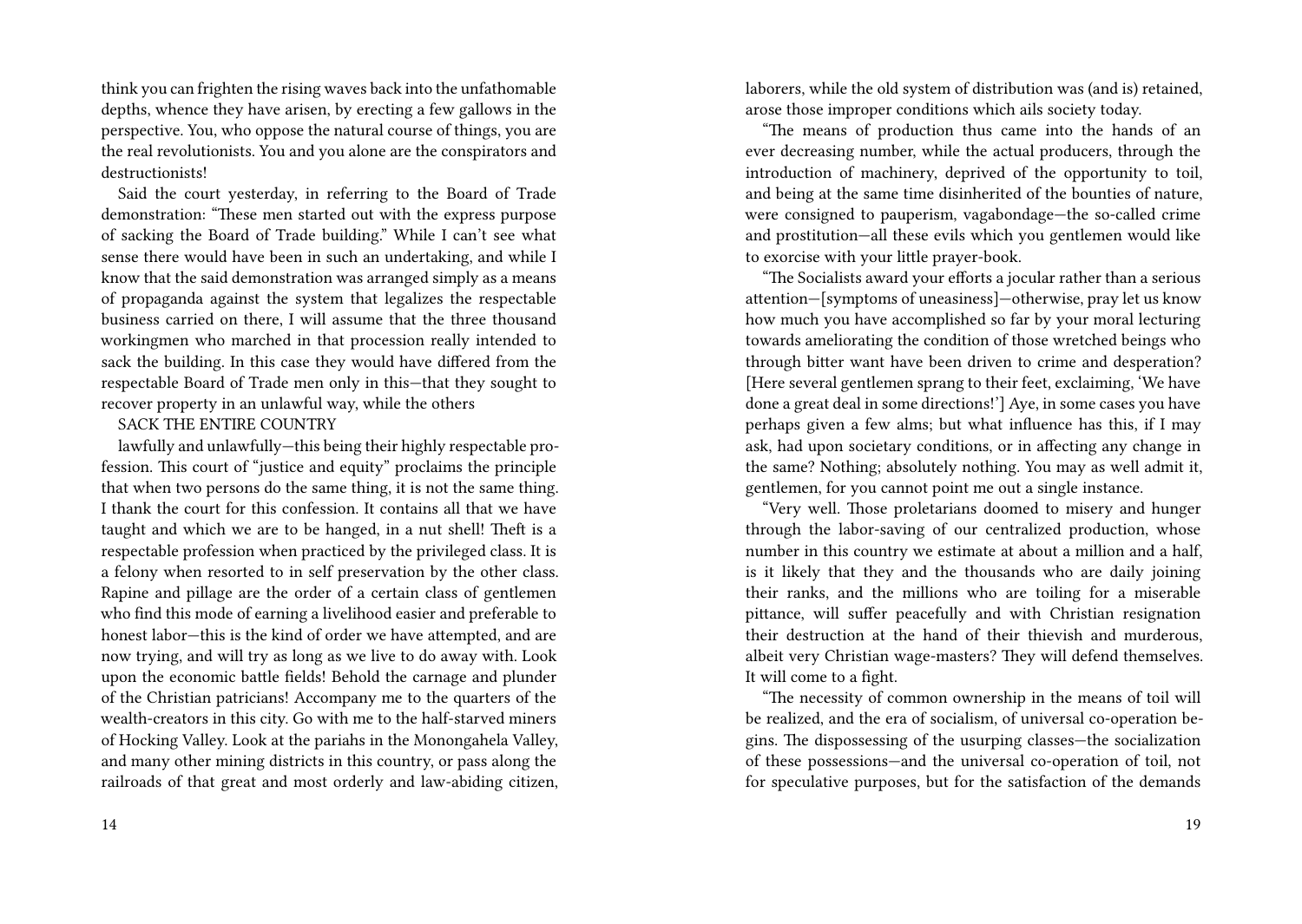put together some principles to justify my action, I will read what I said then— Capt. Black: "Give the date of the paper." Mr. Spies: "January 9, 1886." Capt. Black: "What paper, the Alarm?" Mr. Spies: "The Alarm." When I was asked upon that occasion what Socialism was, I said this:<sup>6</sup>

"Socialism is simply a resume of the phenomena of the social life of the past and present traced to their fundamental causes, and brought into logical connection with one another. It rests upon the established fact that the economic conditions and institutions of a people form the ground work of all their social conditions, of their ideas—aye, even of their religion, and further, that all changes of economic conditions, every step in advance, arises from the struggles between the dominating and dominated class in different ages. You, gentlemen, cannot place yourselves at this standpoint of speculative science; your profession demands that you occupy the opposite position, that which professes acquaintance with things as they actually exist, but which presumes a thorough understanding of matters which to ordinary mortals are entirely incomprehensible. it is for this reason that you cannot become Socialists (cries of "Oh! oh!"). lest you should be unable to exactly grasp my meaning, however, I will now state the matter a little more plainly. It cannot be unknown to you that in the course of this century there have appeared an infinite number of inventions and discoveries, which have brought about great, aye, astonishing changes in the production of the necessities and comforts of life. The work of machines has, to a great extent, replaced that of men.

"Machinery involves a great accumulation of power, and always a greater division of labor in consequence.

"The advantages resulting from this centralization of production were of such a nature as to cause its still further extension, and from this concentration of the means of labor and of the operations of Jay Gould. And then tell me whether this order has in it any moral principle for which it should be preserved. I say that the

PRESERVATION OF SUCH AN ORDER IS CRIMINAL—

is murderous. It means the preservation of the systematic destruction of children and women in factories. It means the preservation of enforced idleness of large armies of men, and their degradation. It means the preservation of intemperance, and sexual as well as intellectual prostitution. It means the preservation of misery, want, and servility on one hand, and the dangerous accumulation of spoils, idleness, voluptuousness and tyranny on the other. It means the

PRESERVATION OF VICE IN EVERY FORM.

And last but not least, it means the preservation of the class struggle, of strikes, riots and bloodshed. That is your "order," gentlemen; Yes, and it is worthy of you to be the champions of such an order. You are eminently fitted for that role. You have my compliments!

Grinnell spoke of Victor Hugo. I need not repeat myself what he said, but will answer him in the language of one of our German philosophers: "Our Bourgeoisie erects monuments in honor of the memory of the classics. If they had read them they would burn them!" Why, amongst the articles read here from the Arbeiter-Zeitung, put in evidence by the State, by which they intend to convince the jury of the dangerous character of the accused anarchists, is an extract from Goethe's Faust,

"Es erben sich Gesertz und Rechte, We eine ew'ge Krankheit fort," etc.

("Laws and class privileges are transmitted like an hereditary disease.") And Mr. Ingham in his speech told the Christian jurors that our comrades, the Paris communists, had in 1871, dethroned God, the Almighty, and had put up in his place a low prostitute. The effect was marvelous! The

<sup>&</sup>lt;sup>6</sup> Spies is quoting from his own writings in the following quotes.